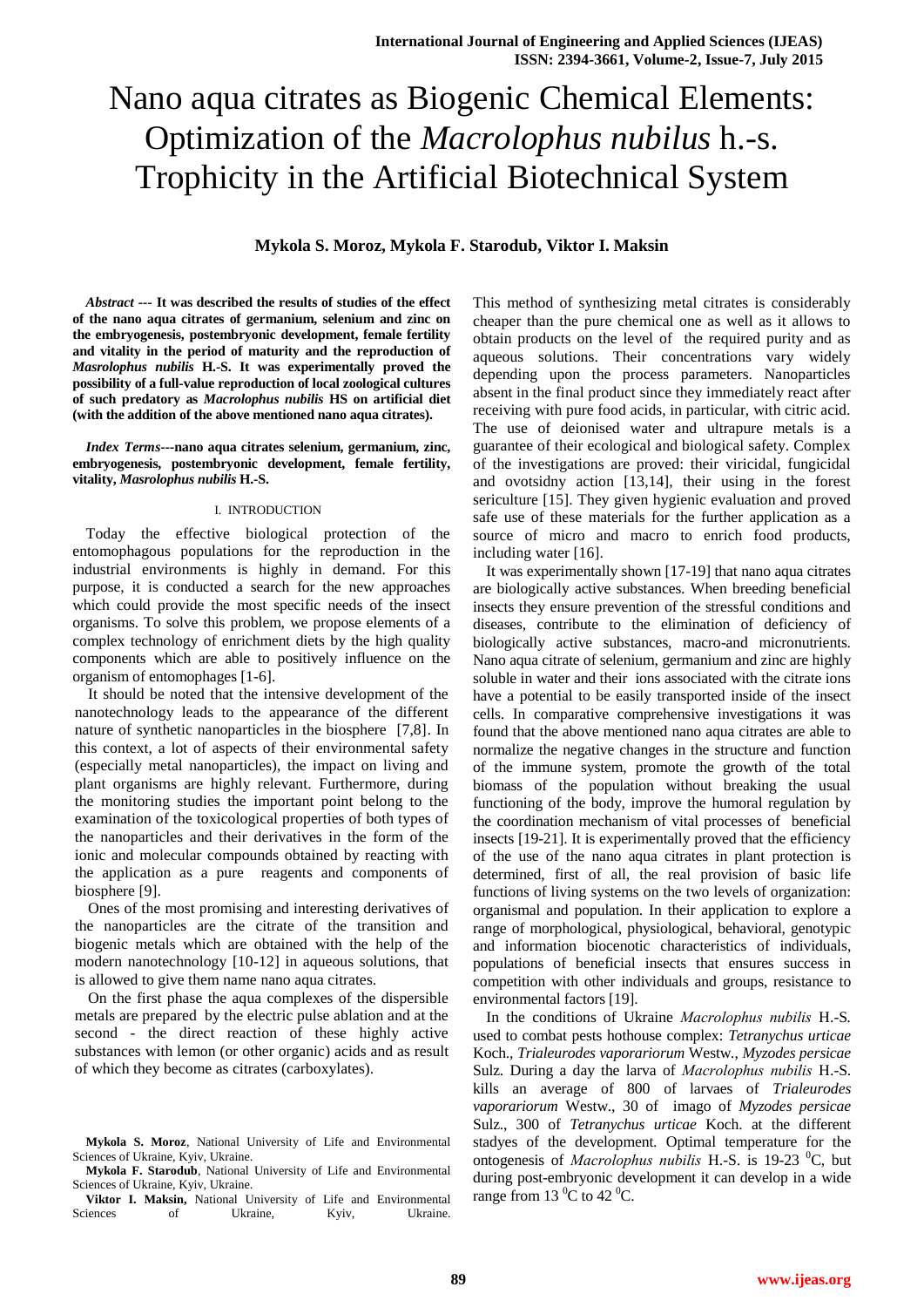## **Nano aqua citrates as Biogenic Chemical Elements: Optimization of the** *Macrolophus nubilus* **h.-s. Trophicity in the Artificial Biotechnical System**

The aim of this work was in the evaluation of the effect of nano aqua citrates as the biogenic chemical elements on the ontogenesis of *Масrolophus nubilis* H.-S. at the optimizing trophicity in the artificial biotech system.

To achieve this goal the following tasks was solved:

• analyzing a possible correction of the individual immunity of *Masrolophus nubilis* H.-S. using nano aqua citrates of selenium, germanium and zinc obtained according to the nanotechnology;

• conducting a retrospective analysis of the environmental conditions and their overall effect on the life cycle of *Masrolophus nubilis* H.-S. when above mentioned nano aqua citrates were added to the diet.

## II. MATERIALS AND METHODS

For the investigations it was taken the *Masrolophus nubilis* H.-S. from a local laboratory population that was grown by the conventional method [1,3]. In order to provide the genetic conservation of the laboratory culture the initial size of the starting population of *Masrolophus nubilis* H.-S. was within 2500 of the specimens. For the purpose of quarantine control of the population of *Masrolophus nubilis* H.-S . it was conducted the laboratory observation of life, behaviour, determining the extent of biological contamination. During the study of the biological indicators of the predator breeding it was used the technology described early [22]. Experienced insects were placed in a ventilation plate with moistened swab corrugated strips and tobacco leaves with a well defined main vein. Experiments were carried out in five and six replicates. They included the next diets: a) control (artificial diet according to the recipe of Castane and Zapata [22,23]); b) eggs of *Sitotroga cerealella* Oliv.; c) artificial diet according to the recipe Castane and Zapata with the addition of an aqueous solution of the nano aqua citrates of selenium, germanium and zinc at the concentrations of 0.0005, 0.001% and 0,0001%, respectively. The artificial diet was replaced with fresh daily, eggs of *Sitotroga cerealella* Oliv. added during replacement cotton swab every two days. Accounting for ovipositor predator deposited on the tobacco leaves was made through 24 hours. During the research the average daily temperature was in the range of  $25 \pm 10$  C, relative humidity of air -  $70 \pm 10$  %% and photoperiod - 16 hours.

### III. RESULTS AND DISCUSSION

It is well known that an important element in breeding technology such entomophage as *Masrolophus nubilis* H.-S. is to optimize the trophism. For example, larvae and adults of this insect can feed on plant sap in the absence of herbivores. However, a full cycle of development is only possible if entomophages will feed animal food. If it is not enough, most of the larvae can die before reaching the age of the second step and the first larval age increases compared with the norm up to 168-192 hours. If the larvae can compensate for the lack of animal feed, feeding on plant sap, the female in his absence did not lay eggs [2]. The results of studying the effect of the biogenic chemical elements on the duration of the larval development of *Macrolophus nubilis* HS are shown in Fig. 1. According to the results, the best indexes of the first generation of larvae were in individuals who ate eggs of *Sitotroga cerealella* Oliv. Larval development in this case lasted for 446 hours or in 1.26 times faster than in the control

with the use of the artificial diet according to the formulation of Castane and Zapata. At the adding aqueous nano aqua citrates of zinc (0.0005%) , selenium (0.001%) and germanium (0.0001%) to the artificial diet the substantial changes in the rate of the development of the larvae were observed. In these embodiments the larvae have developed on 32, 45 and 34 hours faster, respectively, than in the control.



Fig. 1. Effect of technological parameters of nutrient diet enrichment by the chemical elements on the duration of larval development *Macrolophus nubilis* H.-S., (in period of 2011-2013 years, average values).

One of the important indicators that determines the quality of the industrial population of entomophages is the life expectancy of adults. The increase in the life expectancy of adults is one of the methods for the optimization of culture of the entomophages, that is the prerequisite for the next step the exposure of the individuals in a highly sustainable agrobiocenoses. It was found that the life expectancy of the first generation of adults of *Macrolophus nubilis* H.-S. varied depending on the nutrient diet enrichment by the chemical elements. Using artificial nutrition which is included the preparations of the nano aqua citrates with Ge, Se and Zn it is possible to cause increasing the life expectancy of the adults compared with the control on 46,62, 31.18 and 29,45 hours, respectively. It should be noted that the use of nano aqua citrates of Ge, Se and Zn as the additional components in the composition of the artificial diet gave possibility to increase the life expectancy of the *Macrolophus nubilis* H.-S. imago even in the comparison with food from the eggs of *Sitotroga cerealella* Oliv. on 13,17, 14.9 and 30, 34 hours, respectively (Fig. 2).



Fig. 2. Effect of the technological parameters of the nutrient diet enrichment by the chemical elements on the life expectancy of the first generation of adults *Macrolophus nubilis* H.-S. (during 2011-2013 years, average values).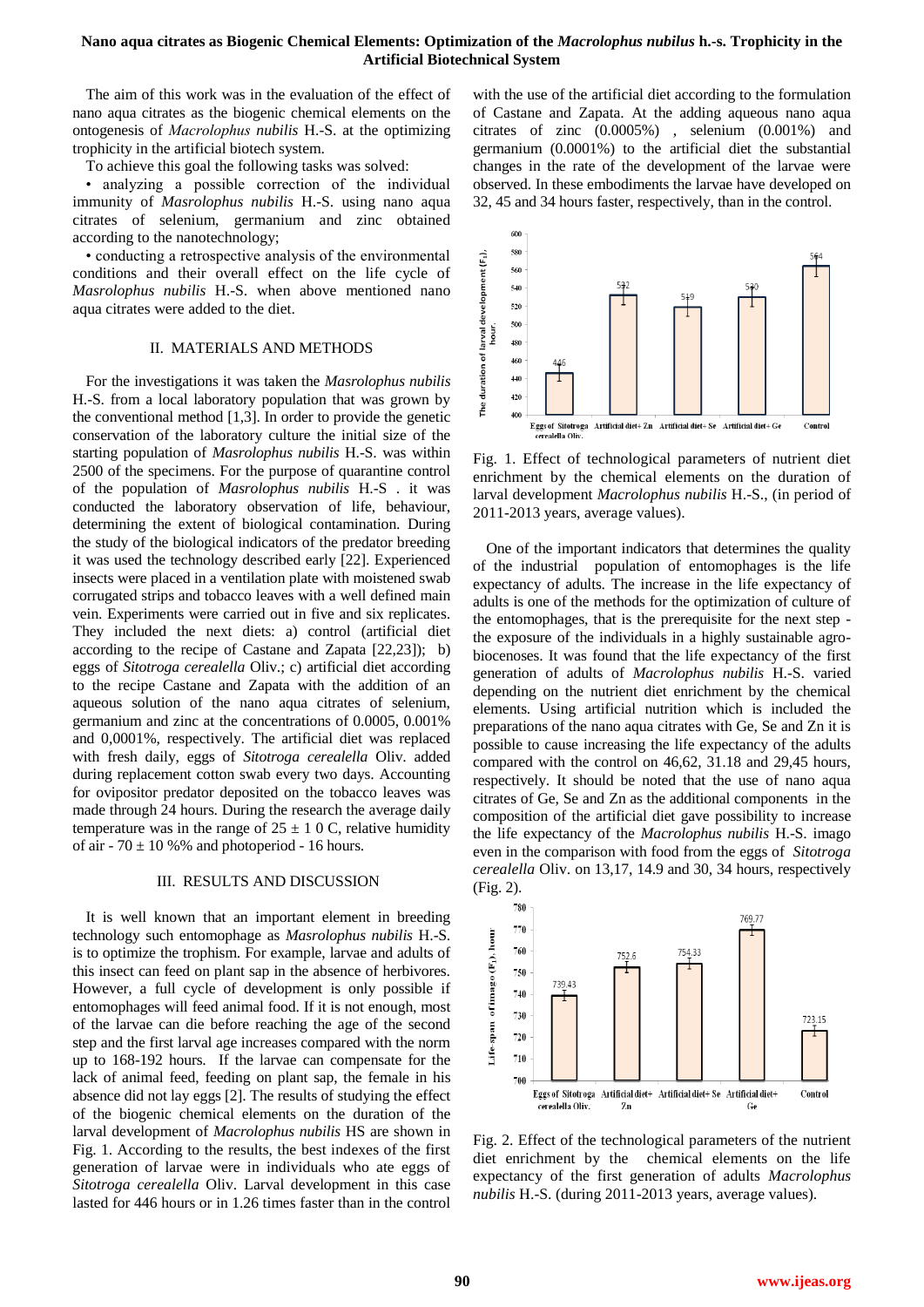## **International Journal of Engineering and Applied Sciences (IJEAS) ISSN: 2394-3661, Volume-2, Issue-7, July 2015**

An important indicator of the genetically caused entomophages is vitality that characterizes the ability of the species to survive on the appropriate stages of the development. In a broader sense the viability includes the anatomical and morphological as well as the physiological, biochemical, genetic states and the rules of functioning of reflex behavioural norms responses to the changes of environment. Previous studies have revealed that at the optimal action of the stress factors of abiotic and biotic nature in an entomological cultures of the beneficial insects is formed the core of adaptive micro populations in subsequent generations which forms the artificial and ecologically isolated groups with the given stable properties [20]. It has been established that in the context of the pessimistic and optimal trophy factors artificial populations had morphological differences. Created on the basis of adaptive micro populations the laboratory cultures were different from the original ones in respect of the adaptive, physiological and ethological properties [17,20,21]. The results of studying the effect of a diet enriched by the biogenic chemical elements on the viability of the first generation of *Macrolophus nubilis* H.-S. is shown in Fig. 3.

The analysis determined that the highest index and relatively close in the magnitudes of the *Macrolophus nubilis* H.-S. viability in the test cases where the larvae and adults feed on natural breeding and fattening (eggs of *Sitotroga cerealella* Oliv.) was on the level of 82% and on artificial diet supplemented with nano aqua citrate of Se (0,001%) - 84%. With the respect to the experimental embodiments, where the feed was supplemented with the artificial diet of the nano aqua citrates of Ge, and Zn, the entomophage species viability was 79% and 80%, or 3% and 4% higher compared with a control option.



Fig. 3. Effect of technological parameters of nutrient diet enrichment by the chemical elements on the viability of the first generation of *Macrolophus nubilis* H.-S. (2011-2013 years, average values).

As a result of the optimization of the nutrition on the basis of the artificial diet with the addition of the nano aqua citrates the local population of *Macrolophus nubilis* H.-S. was in a relatively better conditions to maintain its existence in a changing environment as it is evidenced qualitative increase in the changes of the structure and functions of the body, conditions of existence which are in coincidence with the trophic needs of entomophage. At the nutrition of *Macrolophus nubilis* H.-S. on the basis of the proposed food it was found that the best performance for the eggs laid by females of the second generation were observed in the experimental variants where the eggs of *Sitotroga cerealella* Oliv. was used as feed (105%) as well as at the application of the artificial diet with nutrient chemical nano aqua citrates of Ge (85%), Se (80%) and Zn (69%), that in comparison with the control variant was higher on 56.72%; 26.87%; 19.40% and 2.99%, respectively (Fig. 4).



Fig. 4. Effect of technological parameters of the nutrient diet enrichment by the chemical elements in the form nano aqua citrates on the productivity of females of the second generation *Macrolophus nubilis* H.-S. (2011-2013 years, average values).

Enriching nutrient diet by the chemical elements had an impact on the embryogenesis of the second generation of *Macrolophus nubilis* H.-S. In the experiments it was stated a decrease in the time of the embryo development of the second generation of entomophage (Fig. 5). So, in a population where the parental generation of *Macrolophus nubilis* H.-S. was nursed by the eggs of *Sitotroga cerealella* Oliv. the embryogenesis in  $F<sub>2</sub>$  was shortened compared to the control at 31.28%, while in case of the artificial diet supplemented with the biogenic chemical elements in the form of the nano aqua citrates of Zn, Se and Ge only on 10,59% 20.20% and 23,40%, respectively.



Fig. 5. Effect of the technological parameters of the nutrient diet enrichment by the chemical elements in the form nano aqua citrates on the embryonic development of the second generation of *Macrolophus nubilis* H.-S. (2011-2013 years, average values).

## IV. CONCLUSION

Thus, based on the investigations conducted during 2011- 2013 it was stated that the duration of the embryonic and post-embryonic development, the fecundity and the viability in the adulthood as well as the reproduction of *Masrolophus nubilis* H.-S. in the local zoological cultures varies depending on a trophic factor.

In the case of the optimization of the trophicity by the using biogenic chemical elements on the basis of the nano aqua citrates with selenium, germanium and zinc it was